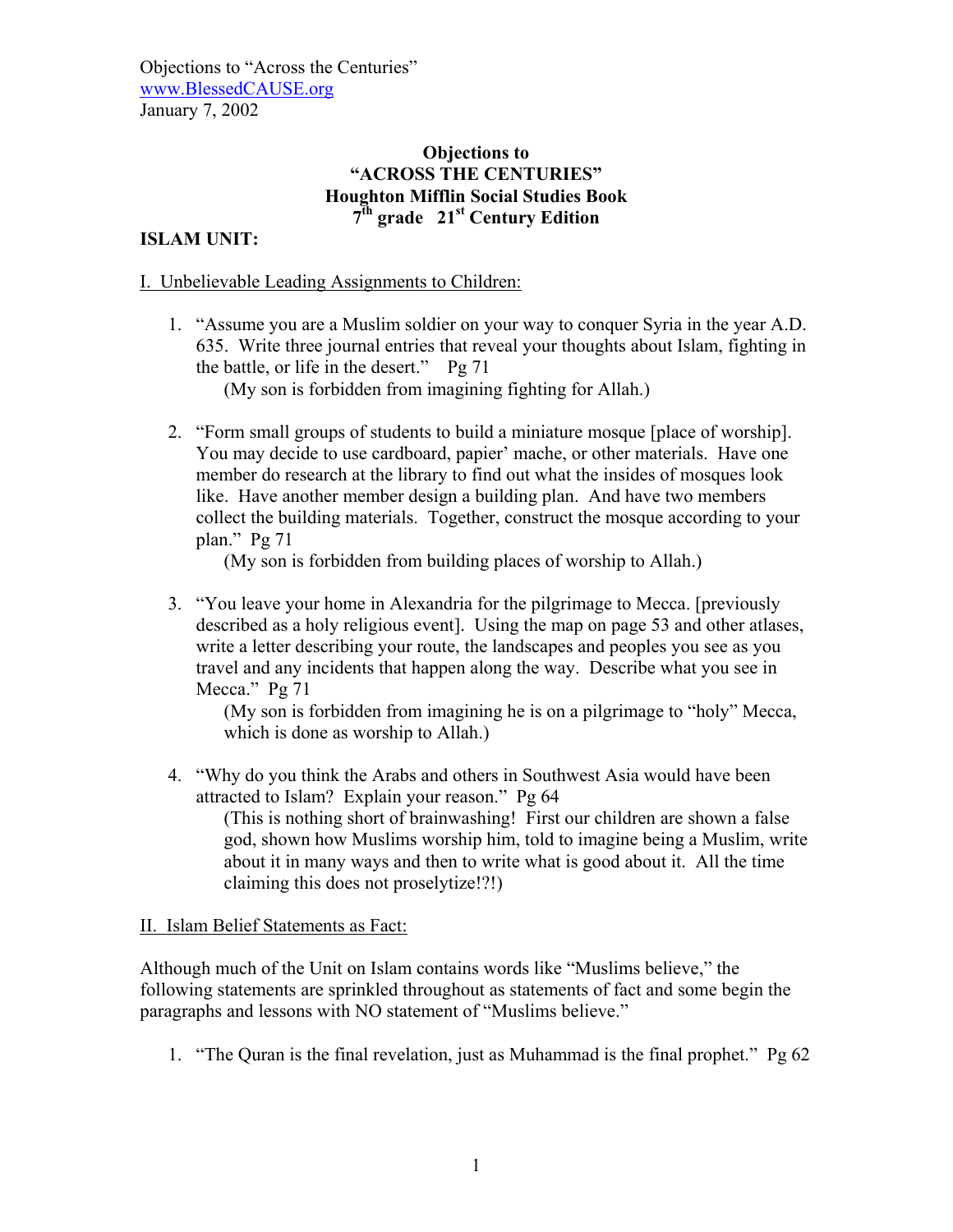- 2. (new paragraph) "The Arabic word Quran can be loosely translated as 'recitation." In fact, the very first word the angel Gabriel spoke to Muhammad was "Recite." Pg 63
- 3. "Ramadan is a holy time, because in this month Muhammad received his first message from Allah." Pg 63
- 4. "He also realized that, with his mission complete, he would soon join Allah in heaven." Pg 65
- 5. "Arabic lettering had a special significance for Muslims, because it was used to write down God's words as they had been given to Muhammad." Pg 88
- 6. (Opening paragraph of Lesson 2 with no "belief" qualifiers). "In the year AD 610, something extraordinary occurred. The first verses of the Quran, believed by Muslims to be the written record of God's words, were revealed to him at that time." Pg 58
	- a. Please look closely at what that sentence is saying. This would be the same as saying "On Mount Zion, something extraordinary occurred. The Ten Commandments were given to Moses. Believed by Jews to be the written word of God, these commandments were listed in the Bible.
- 7. "Then, in the cave, something more far-reaching happened. A being he later identified as the angel Gabriel, or Jibril (juhBREEL) in Arabic, came to him, telling him to read, or recite. Trembling, Muhammad responded that he didn't know how to read or what to read. 'Thereupon [the angel] caught me and pressed me so hard that I could not bear it any more.' Three times the angel pressed Muhammad, finally commanding him to…" (quotes Quran, thus statement of fact ends, quotation of Quran begins.) Pg 58
- 8. "From Jerusalem, both Muhammad and Gabriel ascended into heaven, where Muhammad spoke to God." (new paragraph) "These revelations confirmed both Muhammad's belief in one God, or monotheism, and his role as the last messenger in a long line of prophets sent by God. The God he believed in – Allah – is the same God of other monotheistic religions, Judaism and Christianity." Pg 59
- 9. "The angel told him [Muhammad] to recite in the name of God." Pg 59
- 10. "The …mosque…allowed Muslims to feel Allah's invisible presence…" Pg 97
- 11. "Muhammad's revelations occurred from 610 until his death in 632." Pg 61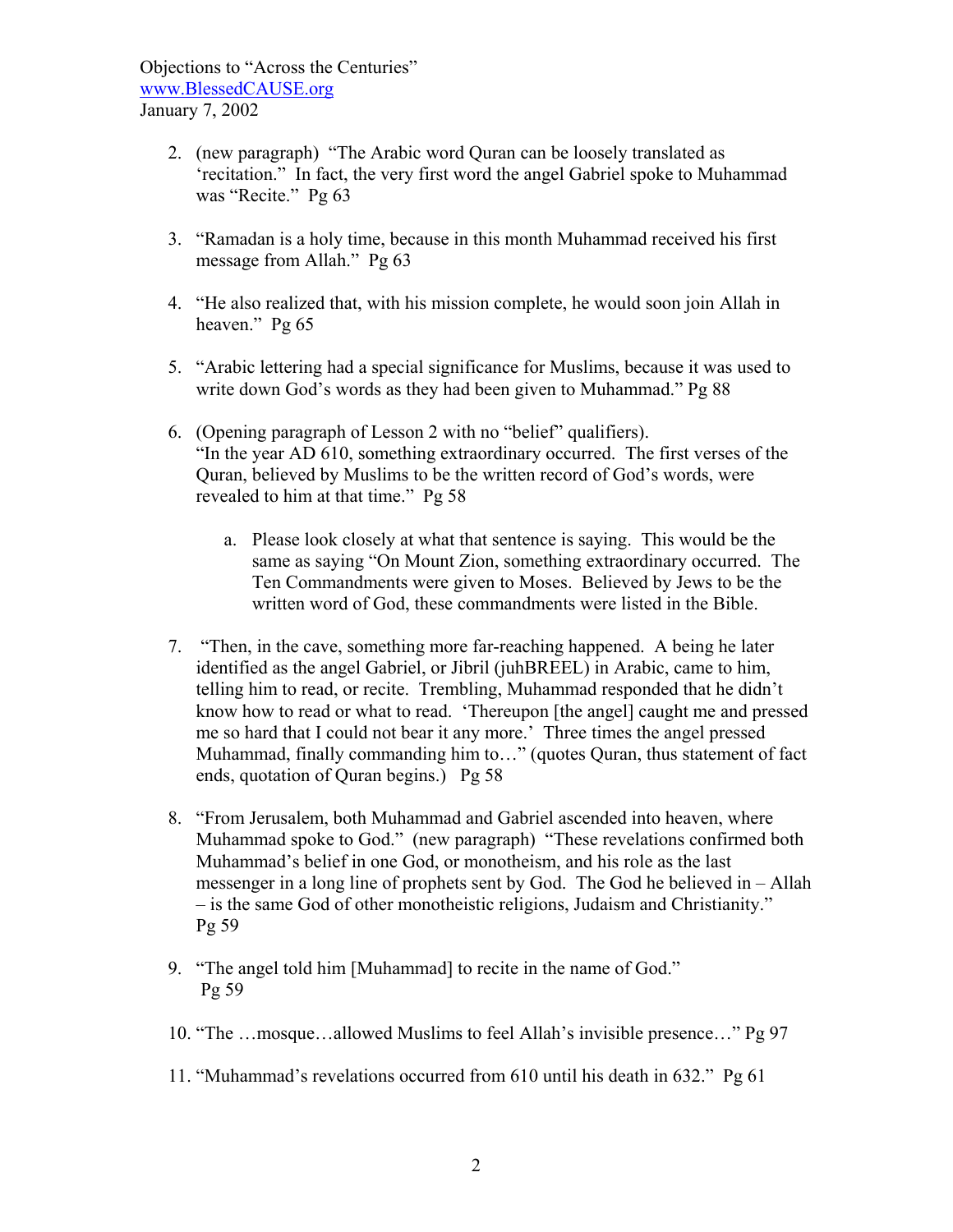- 12. "Today pilgrims visit the Prophet's Cave on Mount Hira." Pg 58
- 13. "Islam has close ties to Judaism and Christianity." Pg 62
- 14. "Most Muslim scholars agreed that creating images of living things like humans and animals, which have souls, is forbidden." (does not say "which they believe have souls" rather states it as fact). Pg 89
- 15. Further, I object to Muhammad's wife, Aisha, describing in length what she believes Muhammad experienced as revelation. Though the textbook qualifies it as her version, it is still testimony presented as fact. Pg 58 (conversely, does the gospel of John, where John gives the story of Jesus, qualify as textbook material?)

### III. What California Mandates, what the textbook delivers:

## **"7.2 Students analyze the geographic, political, economic, religious, and social structures of the civilizations of Islam in the Middle Ages."**

Please note religion is listed as number FOUR out of a list of five given above. Following is what the textbook delivers per my word count, listed in order of dedicated text:

|                                                              | Text   | Pictures |
|--------------------------------------------------------------|--------|----------|
| 1. Religious Beliefs (not religious politics)                | 35%    | 20       |
| 2. *Arts (poetry, art, medicine, science, etc)               | $*18%$ | $*14$    |
| 3. Politics                                                  | 18%    | 3        |
| 4. Economics                                                 | 13%    | 6        |
| 5. Religious Politics                                        | 11%    | 3        |
| 6. Geography $(\#1 \text{ on } \text{list from } \text{Ca})$ | 03%    | 7        |
| 7. Social Structures                                         | 02%    |          |

\* not even on list

IV. MORE Leading Suggestions to Children:

- 1 "In what ways is Islam similar to Judaism and Christianity?" Pg 64
	- a. Why is it never asked in what ways are they different? I can give you PAGES, but that information is not offered anywhere that I can find in this book.
- 2. "Interview your classmates or use the encyclopedia to find out what these rituals have in common: Yom Kippur (among Jews), Lent (among Christians), and Ramadan (among Muslims)."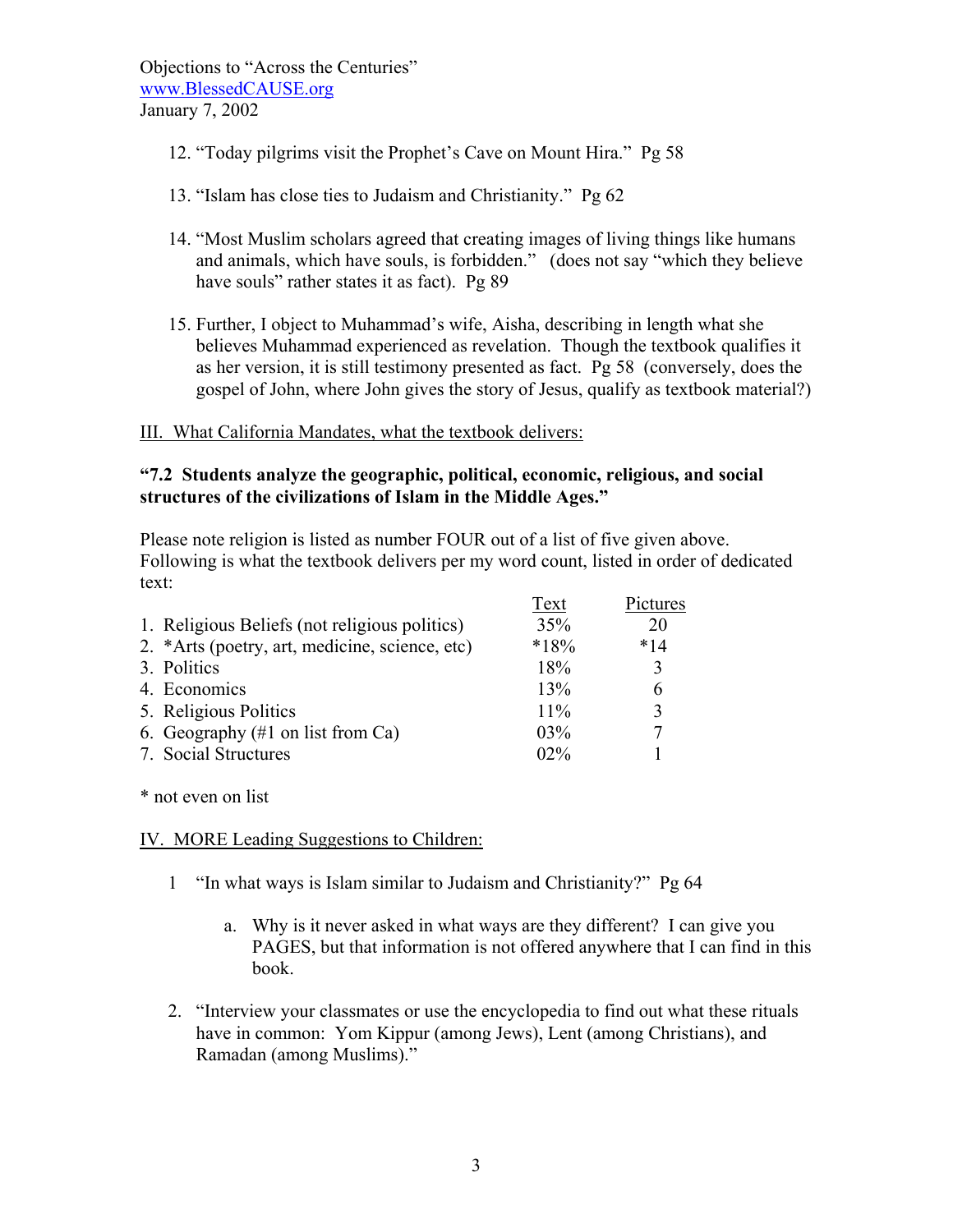- a. WHY the repeated comparisons? Especially to modern day traditions? Fails to mention that if a Muslim converts to Christianity they are beaten, kidnapped, tortured, and openly pronounced the death sentence. Apparently Islam does not feel beliefs are similar!
- 3. "Why are the Quran and Sunna important to Muslims?"
	- a. The answer leads children to focus on Muslim faith.
- 4. "Muhammad's success in spreading Islam was due in large part to his strong character. His followers were attracted to his morality, courage, and compassion, perhaps as much as they were attracted to his teaching." Pg 65
	- a. Are we painting Muhammad as a hero here or what? How do the writers of this book know that converts were attracted to Muhammad's morality, courage and compassion? Compassion? He wrote to kill all infidels in the Quran!
- 5. "Find details to support the statement, "Islam, like other religions, is not only a system of beliefs but also a way of life." Pg 64
	- a. Do not tell my son to "find details to support," i.e. prove, Islam is a way of life. He does not know that way of life and no one has the right to force him to seek it.
- 6. "The differences between Sunnis and Shiites have become public knowledge today, but all Muslims remain united by their common faith in Allah. They also share a reverence for the Quran as Allah's word and recognize Muhammad as Allah's prophet." Pg 68
	- a. These words paint a lovely picture of faith and reverence of Muslims. The Muslims I see today are either claiming they are a peaceful religion or screaming for the Jihad, holy war against Americans. The peaceful Muslims claim that the fundamental Muslims are terrorist fanatics and not true Islam. Yet this textbook paints them all as "united by their common faith in Allah" and a shared reverence.
	- b. Conversely, rather than whitewash the differences of Catholics and Protestants and present them as "united by their common faith in God and reverence", the split is analyzed most coldly with reasons given of financial gain and readiness for a change. No shared faith nor reverence for the Bible is afforded the Christian faith that I could find so far.
- 7. "Since the Muslims did not necessarily encourage people to convert to Islam, why did they bother expanding their empire?" Pg 84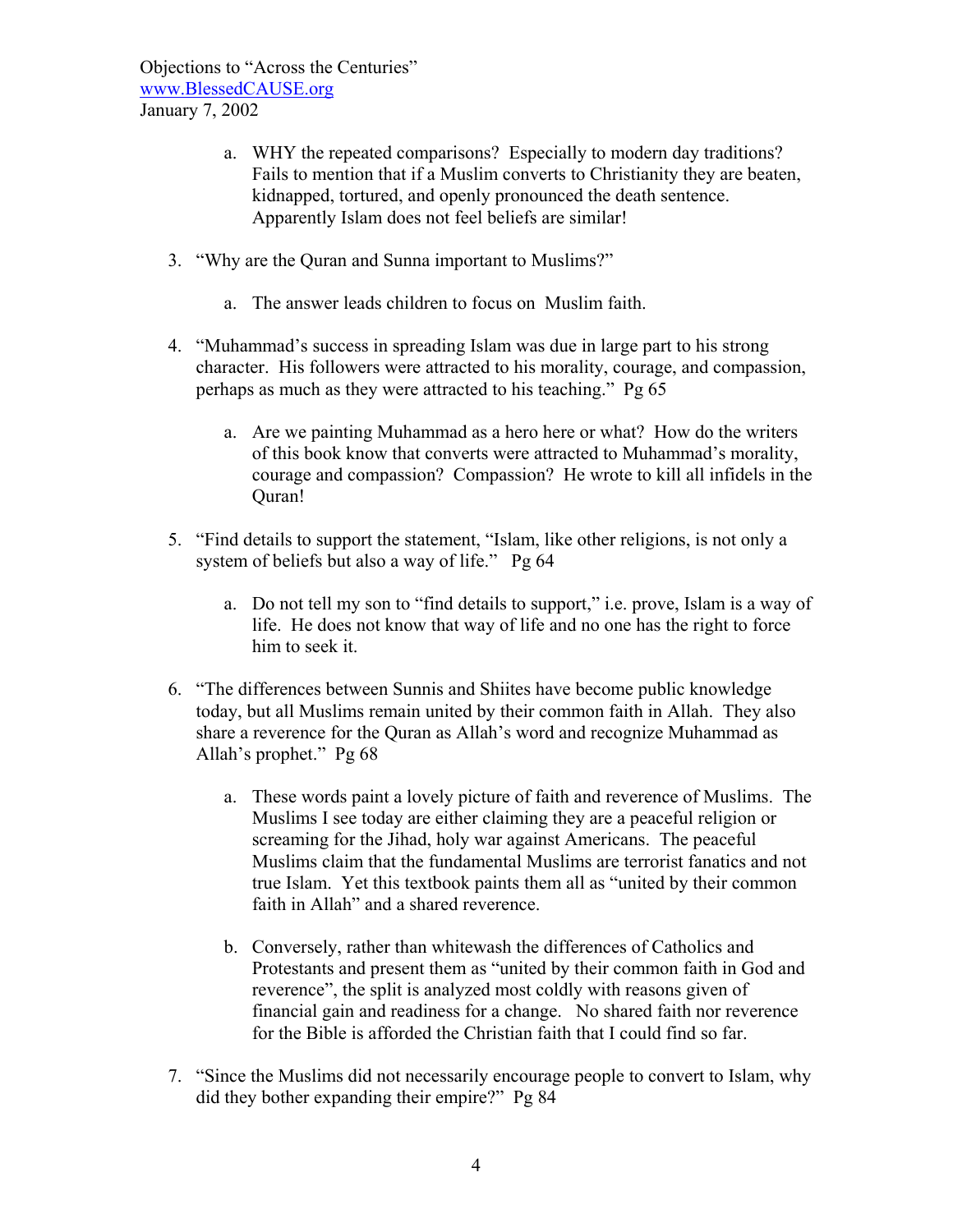- a. Do we have extra thick white-wash here?
- 8. "Why did Muhammad think he was a messenger of God?" Pg 70
	- a. Are they looking for our children to reply, "Because of greed, lust for power, hallucinations? (not once hinted in the text). Or are they trying to compel our children to answer as fact what the text should have taught as a belief. My gosh! THINK about what they are leading our children to answer here!
- 9. "Why were people first attracted to Mecca, and why do they still go there today?" Pg 70
	- a. They want our kids to answer with what they have been feeding them! Do they expect our kids to remember to write "because Muslims believe…" when the text can't seem to remember to do that? "Why do they still go there today?" hmmm, I wonder if its DEATH if a Muslim doesn't go. I am sure there are dire consequences that the text didn't cover.
- 10. (end of the medical section) …"Interest in treating illness went back to the earliest days of Muslim history. It was the prophet Muhammad himself who stated that Allah had provided a cure for every illness." Pg 92
	- a. Muhammad himself? Are we supposed to take keen note? Why is this sentence here? To add an "all glory to Allah" at the end of the section that gives credit to medical contributions of Islam? "Muhammad himself" implies his word carries more weight. Calling Muhammad a prophet also states he actually heard from God.
- 11. "The unique style of Muslim art is unmistakable, because it so often uses Arabic script as its inspiration. Arabic lettering had a special significance for Muslims, because it was used to write down God's words as they had been given to Muhammad…" (Page 88 and 89) More is discussed of calligraphy in mosques and how scholars agreed they believed images of humans and animals were forbidden (because the book states that animals have souls).
	- a. Twice in the review our children are referred to this section. "Write your first name in the center of a sheet of paper. Then work the letters into a design in the way that Muslims make Arabic letters become part of an intricate design." Pg 92 This section describes the inspiration and Islamic spiritual value of writing intricate designed letters, then instructs our children to do the same with their names**, I object**.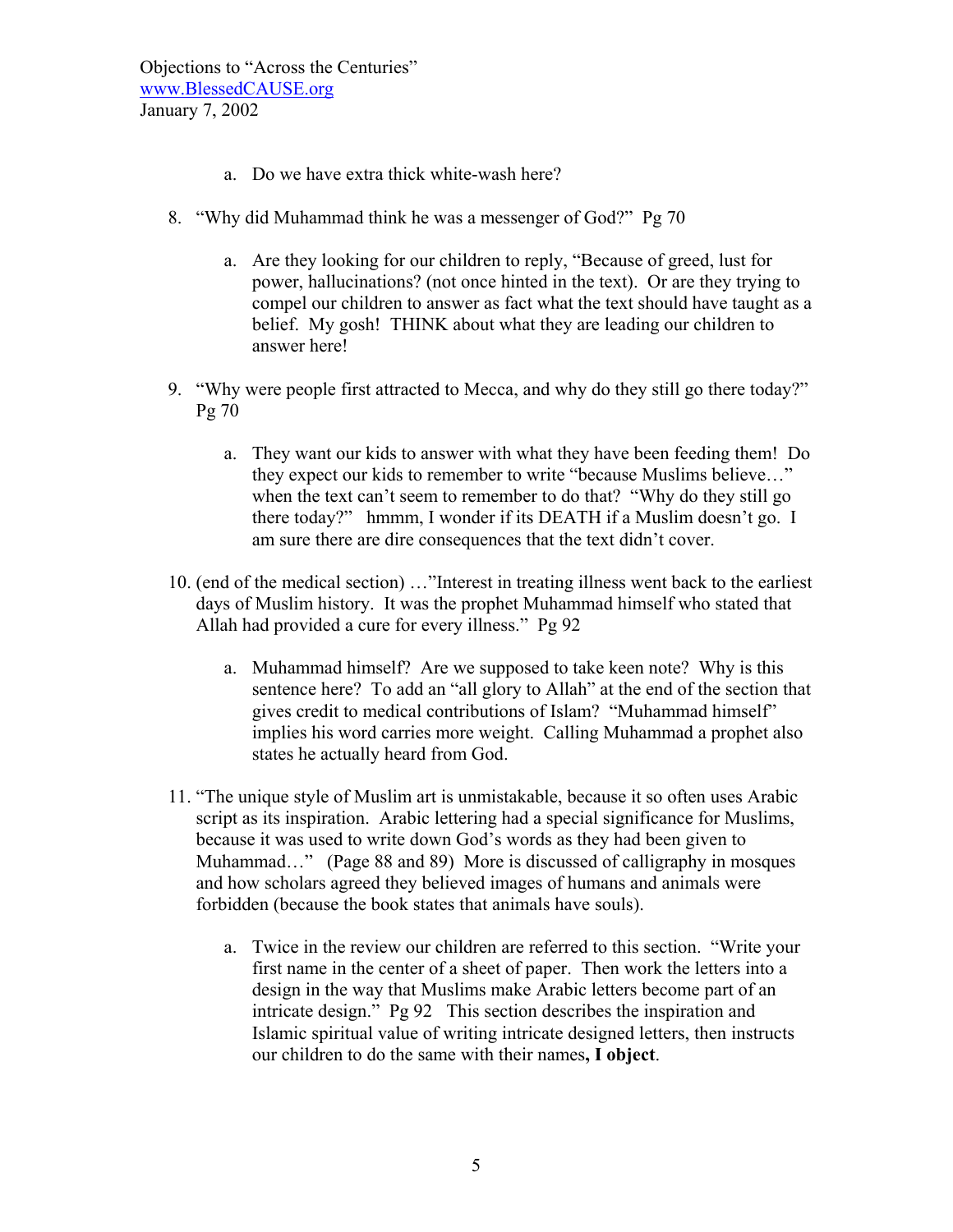> b. "Reviewing Skills: 1. Read the section headed Art and Design on page 88 of Lesson 2." (same section) "Where in the section does the main idea appear? Write down this main idea. Then list three details or facts that support the main idea." Page 103 (So much emphasis on Islamic beliefs and spirituality woven into art and design. This is downright sneaky in my opinion).

V. Textbook Claims that Contradict the Quran: How can the textbook make these claims compared to the Quran?

Textbook: Quran: "Christians and Jews are respected as 'people of the book' by Muslims, and all their prophets are revered." Pg 62-63 "The Quran and Sunna allow selfdefense and participation in military conflict, but restrict it to the right to defend against aggression and persecution." Pg 64 "Many different peoples benefited from Muslim tolerance." Pg 82 *"O you who believe! Take not the Jews and the Christians as [friends, protectors, helpers, etc]" (Surah 5:51) "Prophet, make war on the unbelievers and the hypocrites and deal rigorously with them. Hell shall be their home: an evil fate (Surah 9:73) "Kill them wherever you find them. Drive them out of the places from which they drove you. Idolatry is worse than carnage. But do not fight them within the precincts of the Holy Mosque unless they attack you there" (Sura 2:190)*

Further Quran Quotes:

*"Mohammed is Allah's apostle. Those who follow him are ruthless to the unbelievers but merciful to one another." (Sura 48:29)*

*"Let those who would exchange the life of this world for the hereafter, fight for the cause of Allah; whether they die or conquer, we shall richly reward them". (Surah 4:74)*

*"O you who believe! Take not the Jews and the Christians as friends, they are but friends to one another. And if any amongst you takes them as friends, then surely he is one of them. Verily, Allâh guides not those people who are the Zâlimûn (polytheists and wrong-doers and unjust)" . (Surah 5:51)*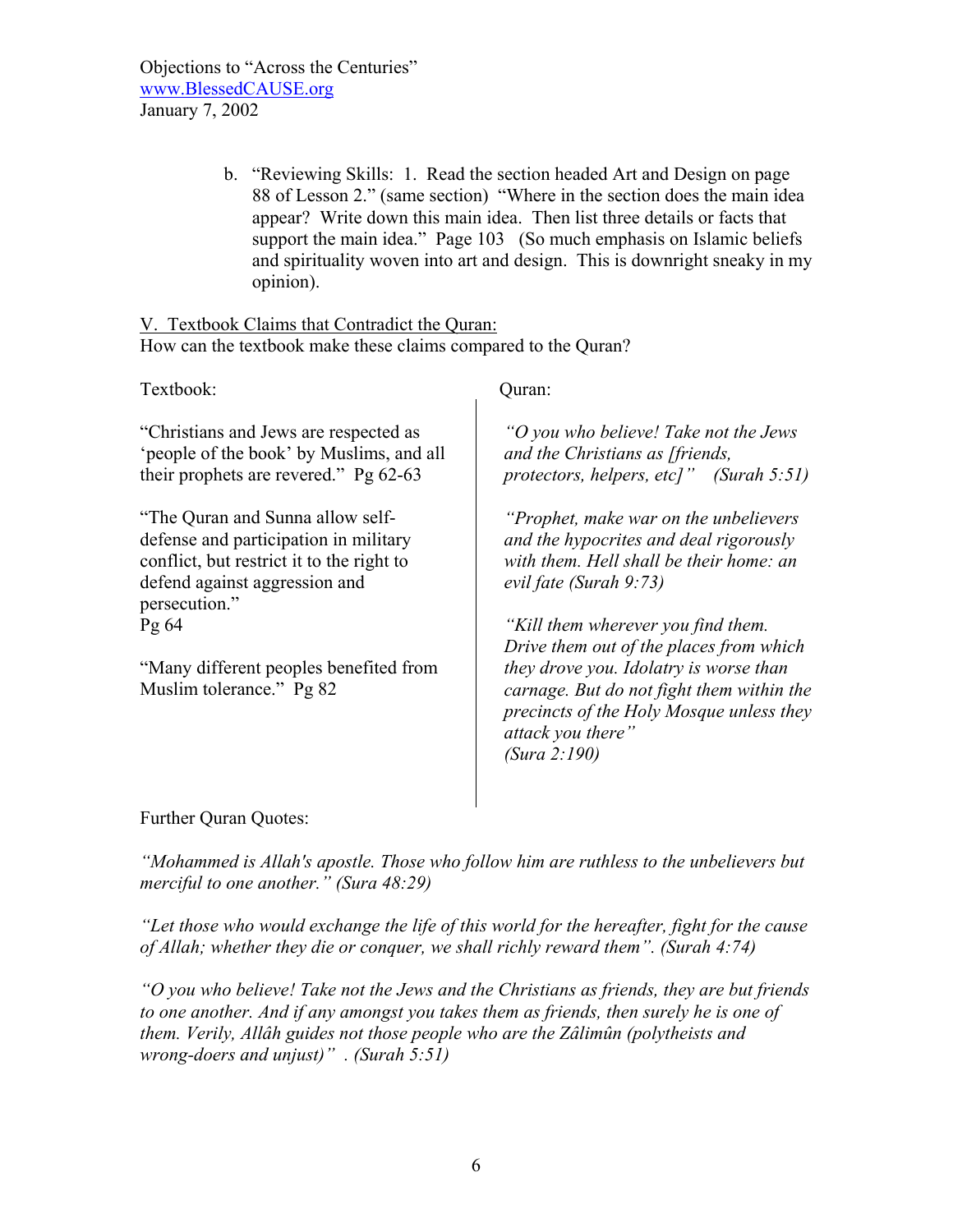# **OTHER UNITS**:

### I. VARIOUS OBJECTIONS:

As this book is thick, I skipped around to various sections. These examples I stumbled on which leapt off the page:

Page 34: States Christians were fleeing other Christians and escaped to Persia (around the 600s). I challenge this. I've studied Biblical history, there were no Christians persecuting other Christians at this time. Christians were severely persecuted by non-Christians, yet that appears skipped over often.

"Rome maintained peace in its provinces by allowing individuals to continue living and working as usual." (page 27, regarding 27 BC to 117 AD)

What about the Roman ruler Nero and the intense persecution of Christians?

"Because Rome was strong, the empire was peaceful and stable, which benefited everyone in it." (page 28)

Nero put animal skins on Christians as they were fed to packs of wolves. He used Christian bodies as human torches to light up Nero's gardens. Peaceful?

I could not find any instance in this textbook where Christians were persecuted (except by other Christians, which I challenge.) On page 315 there is a large 3 column block entitled: "Understanding Religious Persecution." It defines persecution, then states "As Christianity in Europe grew stronger, it taught that members of other religions were to be converted, by force, if necessary." Segment also blames Christians for Jews persecution when actually everyone persecuted Jews (just as the Hebrew Torah/ OT Bible predicted they would be). While segment repeatedly blames Christians exclusively for perpetrating persecution on others, there have been more Christian martyrs than any other belief! It is amazing that only Joan of Arc is mentioned as a martyr (that I can find) and I believe she was the exception because it was an opportunity to criticize the Catholic Church.

"Christian" by definition means "Christ like." Nowhere in the Bible did Jesus say to convert people by force. To blame "Christianity" is false. Anyone can call themselves "Christian."

Page 43: Extremely misleading paragraph. Begins with Byzantines (Christians) in 500 AD forcing Christianity. Suddenly flashes back to 500 BC to list where Jews thrived. Jumps forward to AD70 to when Romans destroyed Judea and "hundreds of thousands of Jews were shipped off as slaves." Many escaped, flourished in [various countries]."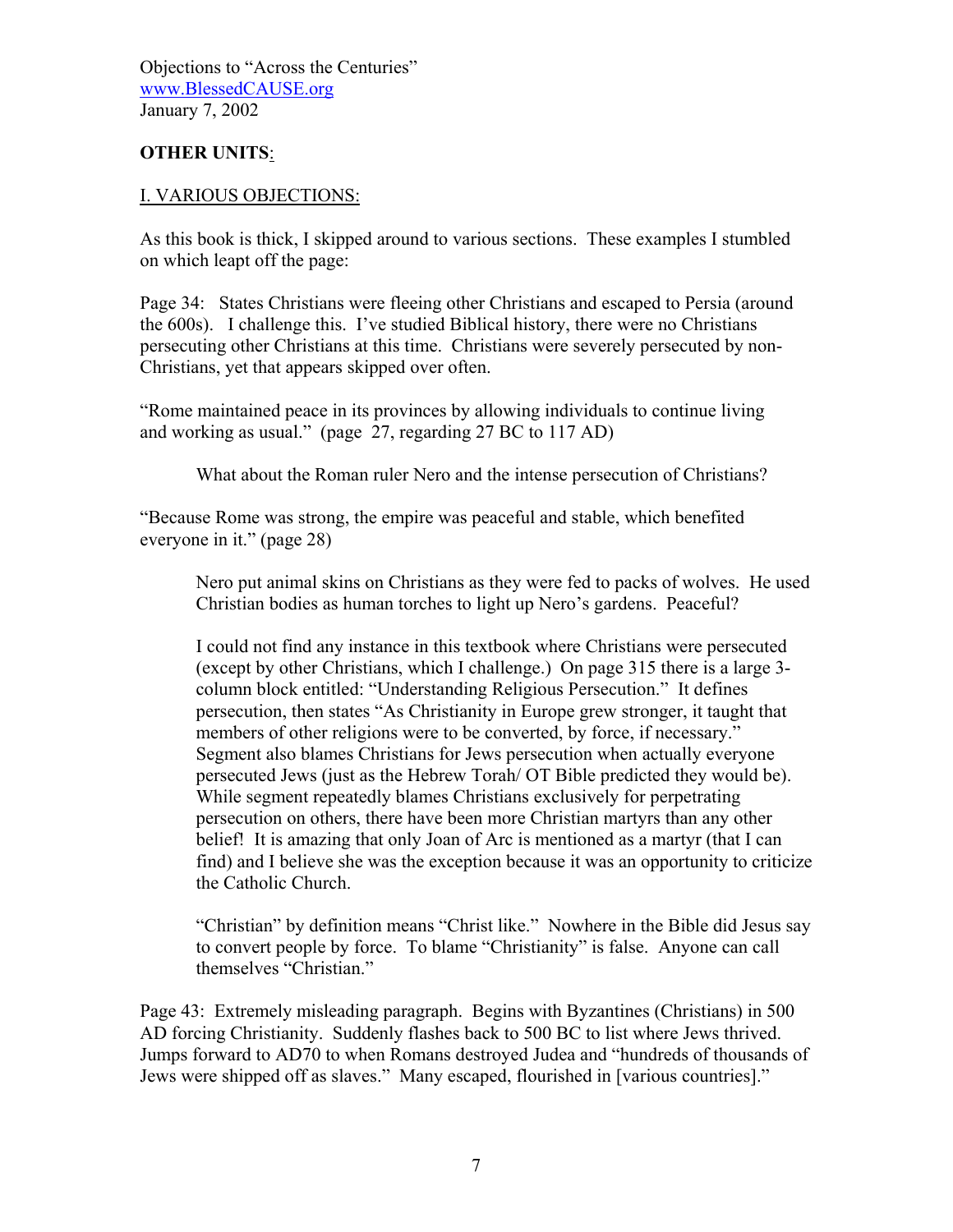(next paragraph) "Justinian's treatment of Jews and other non-Christians (there were no Muslims) was brutal.

Unless a  $7<sup>th</sup>$  grader watches the dates carefully as this paragraph jumps all over the place, one would get the impression that the Christians persecuted the Jews so terribly, when in fact, the Christians were being hunted down like animals in AD 70.

Page 46: Chapter Review: "Romans are remembered for the peace they maintained in their provinces by allowing people there to live as usual but under Roman law."

Didn't they just say they destroyed Judea and sold hundreds of thousands of Jews off as slaves? Though it was confusing and gave the impression the Christians did it. Everyone is portrayed as good guys except the Christians!

Page 319: "During the Middle Ages, many Christians saw themselves as sinful creatures struggling to get into heaven. But humanists did not see people as sinful. They thought people had dignity, worth, and the ability to achieve almost anything. Religion was important to humanists, but they stressed that life on earth was also meaningful."

What a TWISTED view of Christianity! Christians believe that Jesus paid the price for our sins, and because of Him we are holy and pure! The Bible teaches we are "fearfully and wonderfully made." There are MANY verses about how precious we are to God, He counts the numbers of hairs on our heads, our pictures are in the palms of His hands. To be Christian is to REJOICE. Clearly textbooks cannot be trusted to teach religious beliefs.

Page 285: "The mission of the church was to save the soul of all members so that they would go to heaven after they died rather than hell. This salvation, or saving, came through accepting the beliefs of the church, living a moral life, and performing good works."

Again, this is an unbelievably twisted version of the gospel. Not one word that Christ died for our sins? That God so loved the world that He gave His only Son? Just, "believe as we do or burn in hell?"

Page 47: Five philosophies are presented as "nuggets of wisdom," including "For a good cause, wrong doing is virtuous." This textbook gives a huge amount of emphasis on various cultures philosophies and applauds them. This particular "nugget" is opposite of what Christ teaches and I object to opposite moral views being given as wisdom. That is the textbooks opinion and not our beliefs.

Page 47: "Imagine being a hostile barbarian armed with a knife…" Write a humorous dialogue for a hostile barbarian armed with a knife? (given as an assignment). Humor in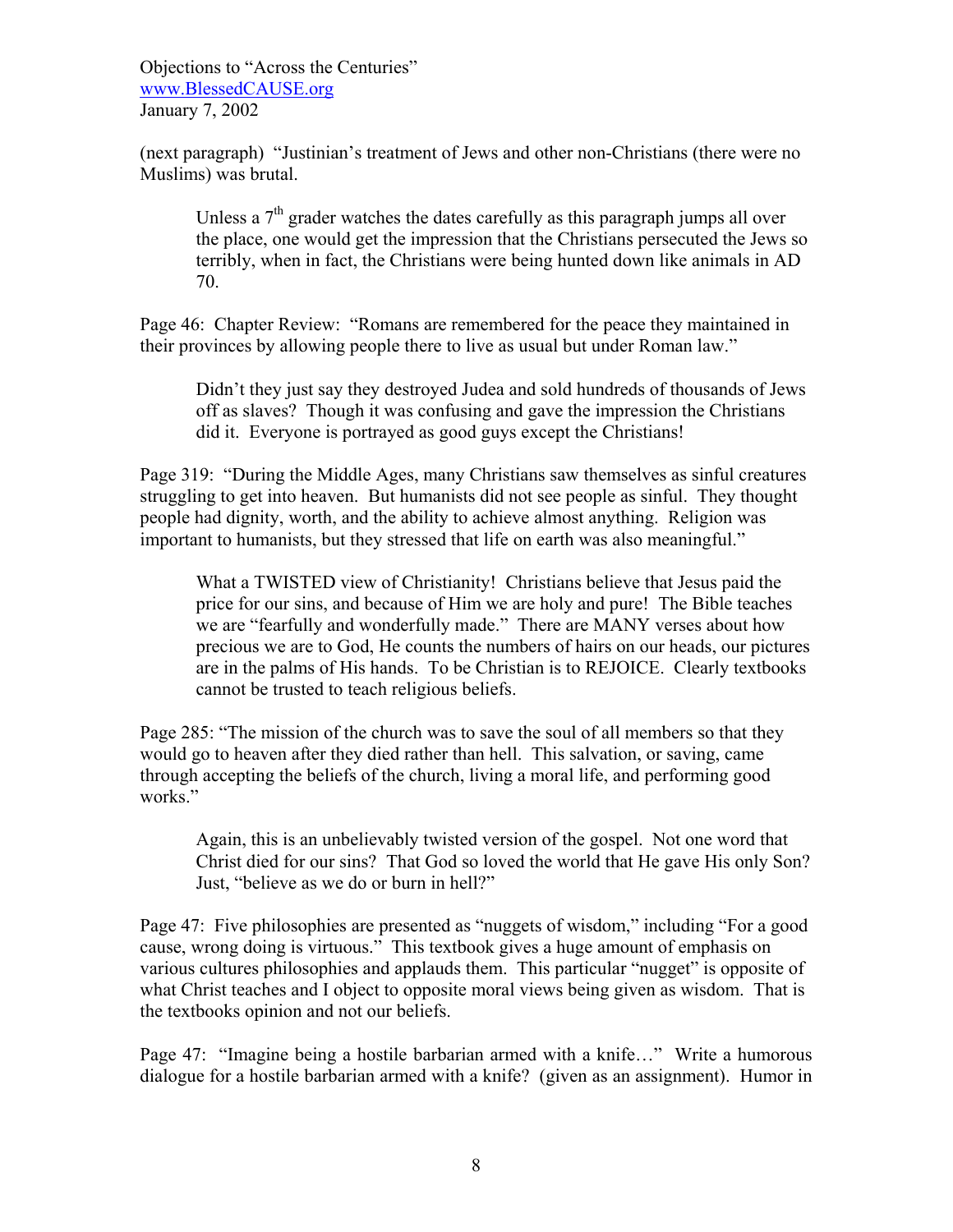desperate refugee situations? Laughing at violence? Would it help future students to look back at us and imagine humor about gangs, knives and drugs?

Page 327: "In Renaissance times, Christians still barred Jews from most occupations and owning land."

I think the government, though Christian, wrongfully barred the Jews. This book continually seeks to criticize Christianity. Again, "Christian" means "little Christ." Christ never at any time told Christians to persecute Jews. In fact, Christians are told to not even be haughty towards Jews!

Joan of Arc and Constantine both claimed amazing experiences with God. Joan of Arc's prophecies even came true and were able to pass a clever test by the King to see if she was truly of God. Yet, the book states only that: "This helped convince the King that Joan spoke the truth." This approach would be totally acceptable except that Muhammad's claimed experiences, with NO fulfilled prophesies, are given many substantiating statements and enticing emotional descriptions of his experience.

I originally became alerted when my son came home with an assignment to create his own "Tree of Life and Knowledge" using the Hindu pattern. He was to use oil pastels and Black construction paper to "make your tree come alive." Teaching our children about religion at a distance, and asking them to participate in them, learn them in detail, and imagine worshipping other gods; is two different things.

# II: VIOLATION OF CHRISTIAN RIGHTS:

Christians are not to seek knowledge of other gods;

Where is the Christian's "freedom of worship?" Are we to obey God or man? The school says I cannot opt my son out of this class and I forbid him to do the assignments, for my God says:

"Take heed that you are not snared and that you INQUIRE NOT after their gods, saying, 'How did these nations serve their gods?…for every abomination to the Lord which He hates they have done to their gods" (Deut. 12:30)

"Thus says the Lord: 'Do not learn the way of the heathens" (Jeremiah 10:2)

"You shall not walk in the manner of the nations which I cast out before you, for they committed all of these things and therefore I abhor them" (Lev 20:23)

# III. COMPARATIVE REVIEW: